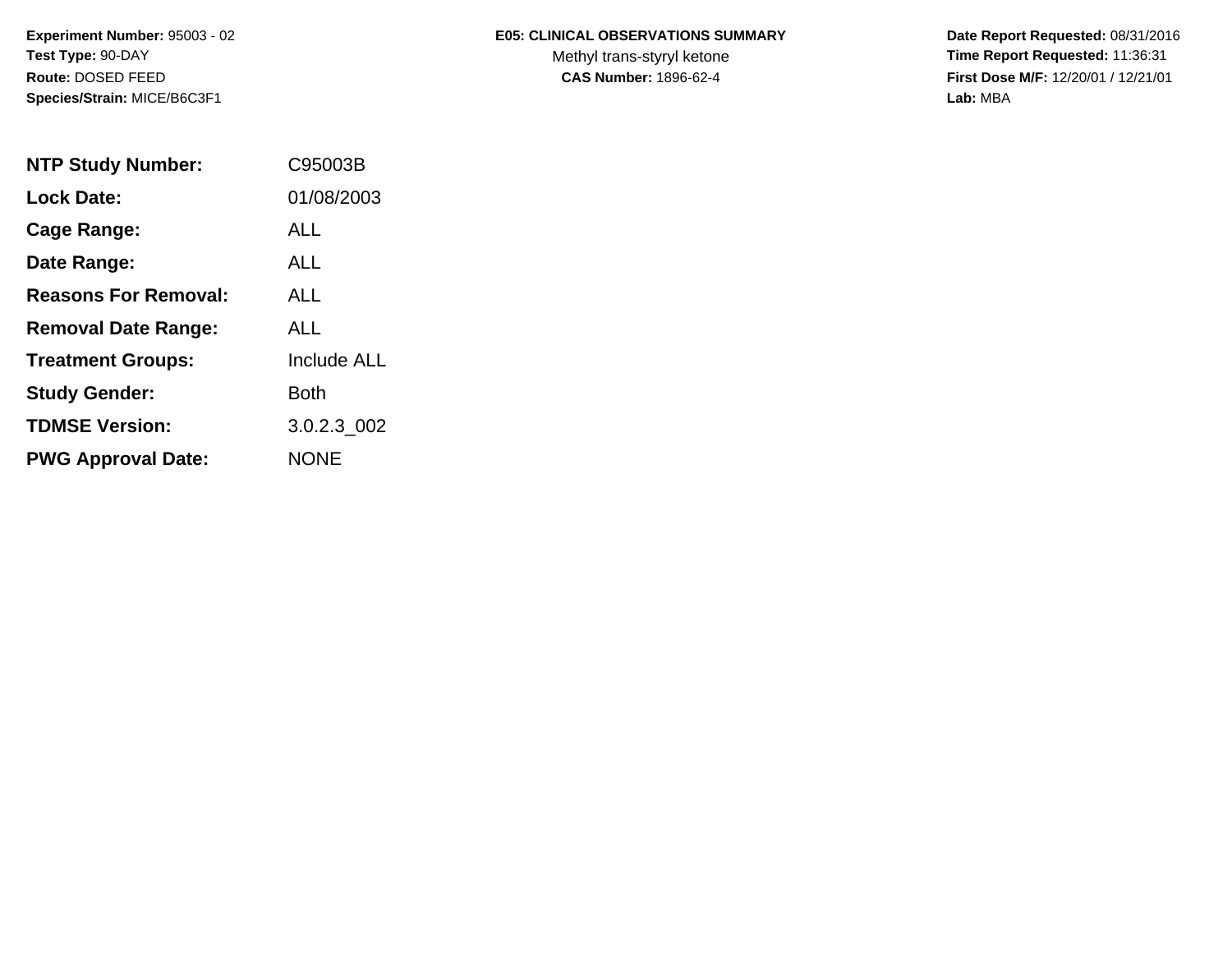## **E05: CLINICAL OBSERVATIONS SUMMARY**

Methyl trans-styryl ketone<br>CAS Number: 1896-62-4

 **Date Report Requested:** 08/31/2016 **Time Report Requested:** 11:36:31 **First Dose M/F:** 12/20/01 / 12/21/01<br>**Lab:** MBA **Lab:** MBA

| <b>SEX: MALE</b>     | <b>WEEK: 14</b>        |                       |                |                       |                |                        |                |                        |
|----------------------|------------------------|-----------------------|----------------|-----------------------|----------------|------------------------|----------------|------------------------|
|                      | <b>VEHICLE CONTROL</b> |                       | 0.025%         |                       | 0.05%          |                        | 0.1%           |                        |
| <b>OBSERVATION</b>   | <b>CURRENT*</b>        | TOTAL+                | <b>CURRENT</b> | <b>TOTAL</b>          | <b>CURRENT</b> | <b>TOTAL</b>           | <b>CURRENT</b> | <b>TOTAL</b>           |
| <b>Excitability</b>  | 0/0                    | 1/10<br>DAY 64        | 0/0            | 0/10                  | 0/0            | 0/10                   | 0/0            | 1/10<br><b>DAY 29</b>  |
| <b>Hyperactivity</b> | 0/0                    | 3/10<br><b>DAY 71</b> | 0/0            | 9/10<br><b>DAY 50</b> | 0/0            | 10/10<br><b>DAY 43</b> | 0/0            | 10/10<br><b>DAY 15</b> |
| <b>Thin</b>          | 0/0                    | 0/10                  | 0/0            | 0/10                  | 0/0            | 3/10<br><b>DAY 64</b>  | 0/0            | 0/10                   |

\* ANIMALS WITH OBSERVATION IN CURRENT PERIOD / TOTAL ANIMALS OBSERVED IN CURRENT PERIOD (WITHIN 7 DAYS OF RUN DATE)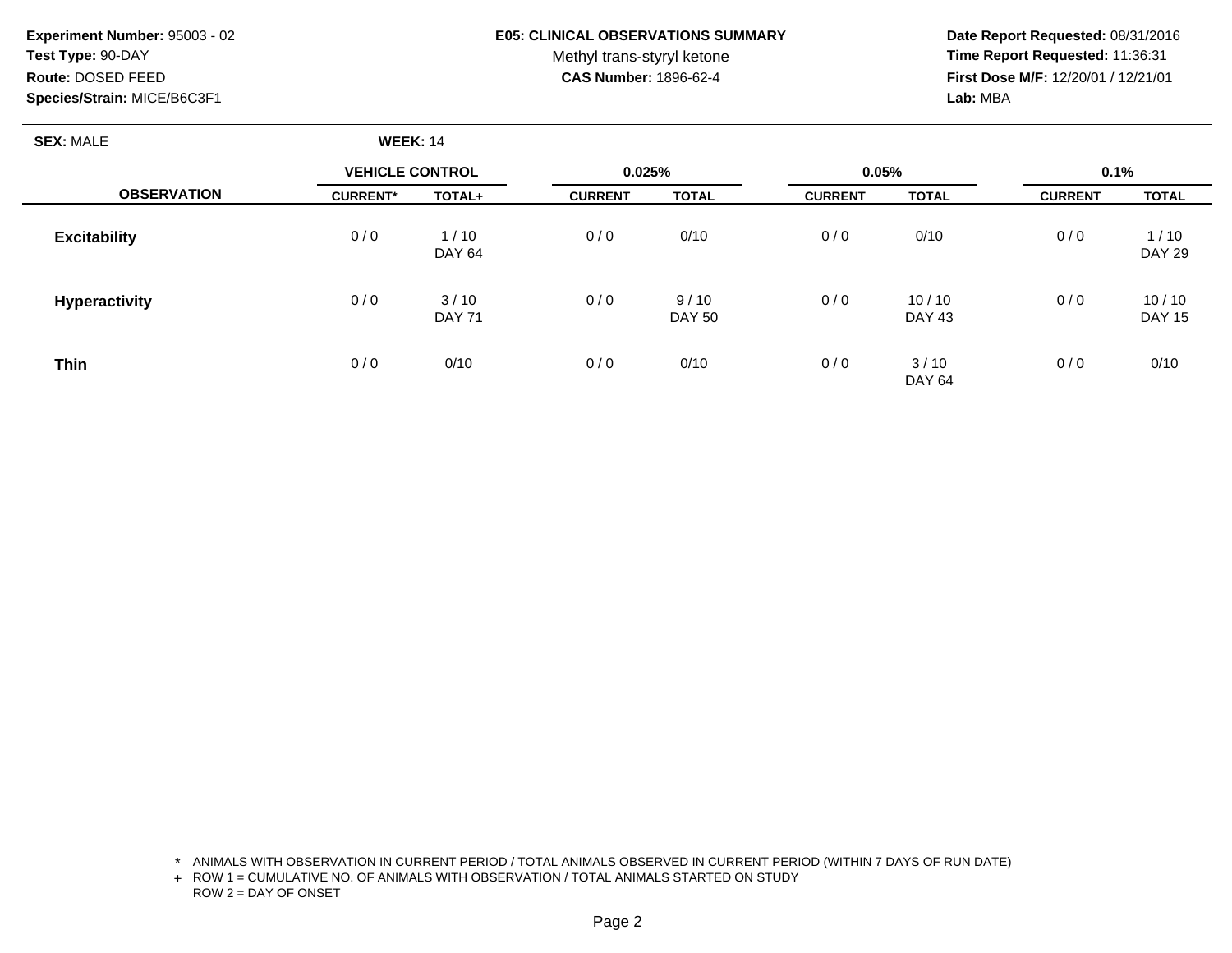#### **E05: CLINICAL OBSERVATIONS SUMMARY**

Methyl trans-styryl ketone<br>CAS Number: 1896-62-4

 **Date Report Requested:** 08/31/2016 **Time Report Requested:** 11:36:31 **First Dose M/F:** 12/20/01 / 12/21/01<br>**Lab:** MBA **Lab:** MBA

| <b>SEX: MALE</b>    | <b>WEEK: 14</b> |                 |                |                 |
|---------------------|-----------------|-----------------|----------------|-----------------|
| 0.2%                |                 | 0.4%            |                |                 |
| <b>OBSERVATION</b>  | <b>CURRENT*</b> | TOTAL+          | <b>CURRENT</b> | <b>TOTAL</b>    |
| <b>Excitability</b> | 0/0             | 0/10            | 0/0            | 0/10            |
| Hyperactivity       | 0/0             | 10/10<br>DAY 36 | 0/0            | 10/10<br>DAY 36 |
| <b>Thin</b>         | 0/0             | 0/10            | 0/0            | 3/10<br>DAY 8   |

\*\*\*END OF MALE DATA\*\*\*

\* ANIMALS WITH OBSERVATION IN CURRENT PERIOD / TOTAL ANIMALS OBSERVED IN CURRENT PERIOD (WITHIN 7 DAYS OF RUN DATE)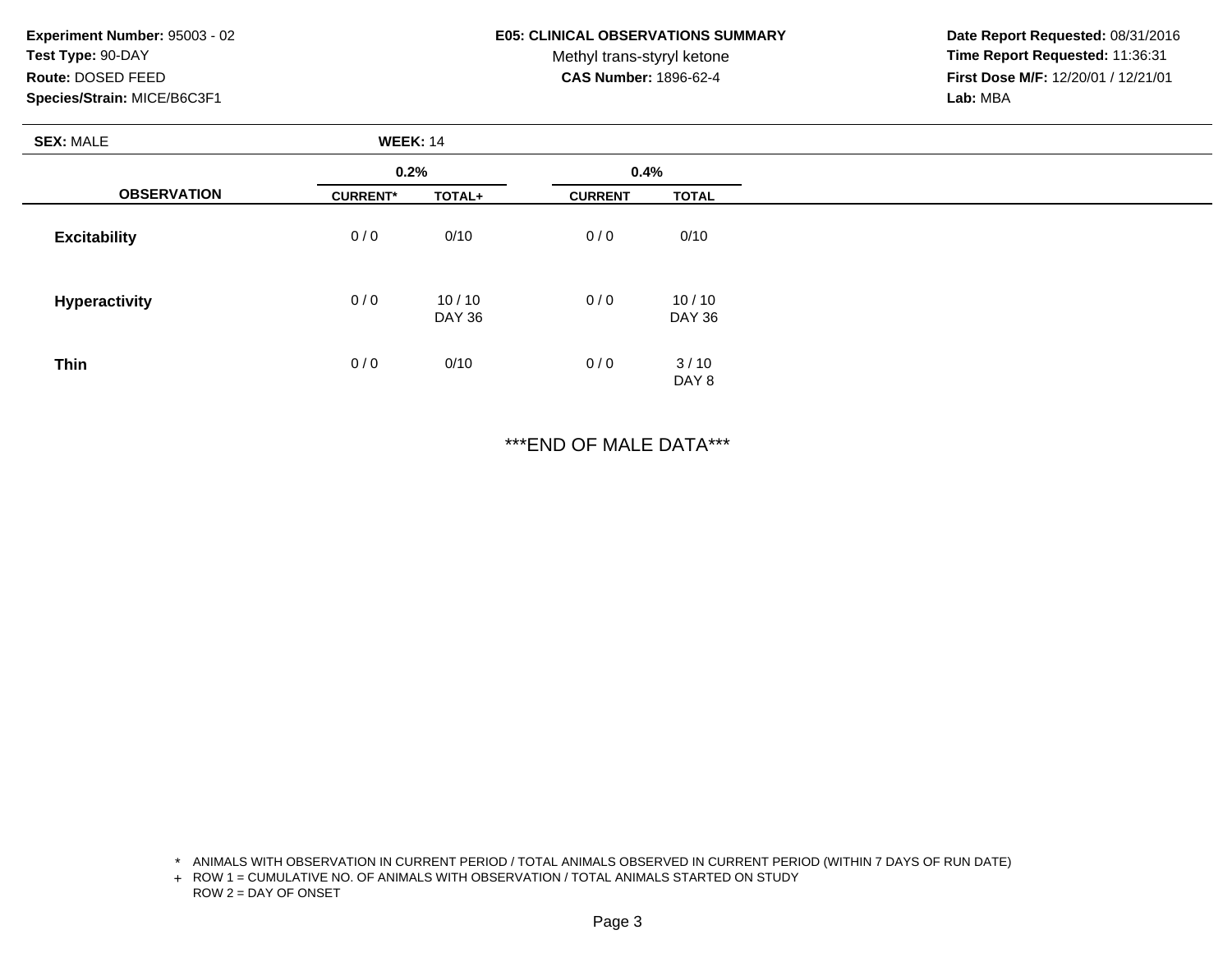**SEX:** FEMALE

## **E05: CLINICAL OBSERVATIONS SUMMARY**

Methyl trans-styryl ketone<br>CAS Number: 1896-62-4

 **Date Report Requested:** 08/31/2016 **Time Report Requested:** 11:36:31 **First Dose M/F:** 12/20/01 / 12/21/01<br>**Lab:** MBA **Lab:** MBA

| <b>SEX: FEMALE</b>   | <b>WEEK: 14</b>        |                       |                |                       |                |                         |                |                       |
|----------------------|------------------------|-----------------------|----------------|-----------------------|----------------|-------------------------|----------------|-----------------------|
|                      | <b>VEHICLE CONTROL</b> |                       | 0.025%         |                       | 0.05%          |                         | 0.1%           |                       |
| <b>OBSERVATION</b>   | <b>CURRENT*</b>        | <b>TOTAL+</b>         | <b>CURRENT</b> | <b>TOTAL</b>          | <b>CURRENT</b> | <b>TOTAL</b>            | <b>CURRENT</b> | <b>TOTAL</b>          |
| <b>Excitability</b>  | 0/0                    | 0/10                  | 0/0            | 0/10                  | 0/0            | 0/10                    | 0/0            | 1/10<br>DAY 8         |
| <b>Hyperactivity</b> | 0/0                    | 0/10                  | 0/0            | 1/10<br><b>DAY 92</b> | 0/0            | $1/10$<br><b>DAY 64</b> | 0/0            | 9/10<br><b>DAY 36</b> |
| Lethargic            | 0/0                    | 0/10                  | 0/0            | 5/10<br><b>DAY 22</b> | 0/0            | 0/10                    | 0/0            | 0/10                  |
| <b>Ruffled Fur</b>   | 0/0                    | 1/10<br><b>DAY 64</b> | 0/0            | 0/10                  | 0/0            | 0/10                    | 0/0            | 0/10                  |
| <b>Thin</b>          | 0/0                    | 2/10<br><b>DAY 29</b> | 0/0            | 2/10<br><b>DAY 22</b> | 0/0            | 0/10                    | 0/0            | 0/10                  |

\* ANIMALS WITH OBSERVATION IN CURRENT PERIOD / TOTAL ANIMALS OBSERVED IN CURRENT PERIOD (WITHIN 7 DAYS OF RUN DATE)